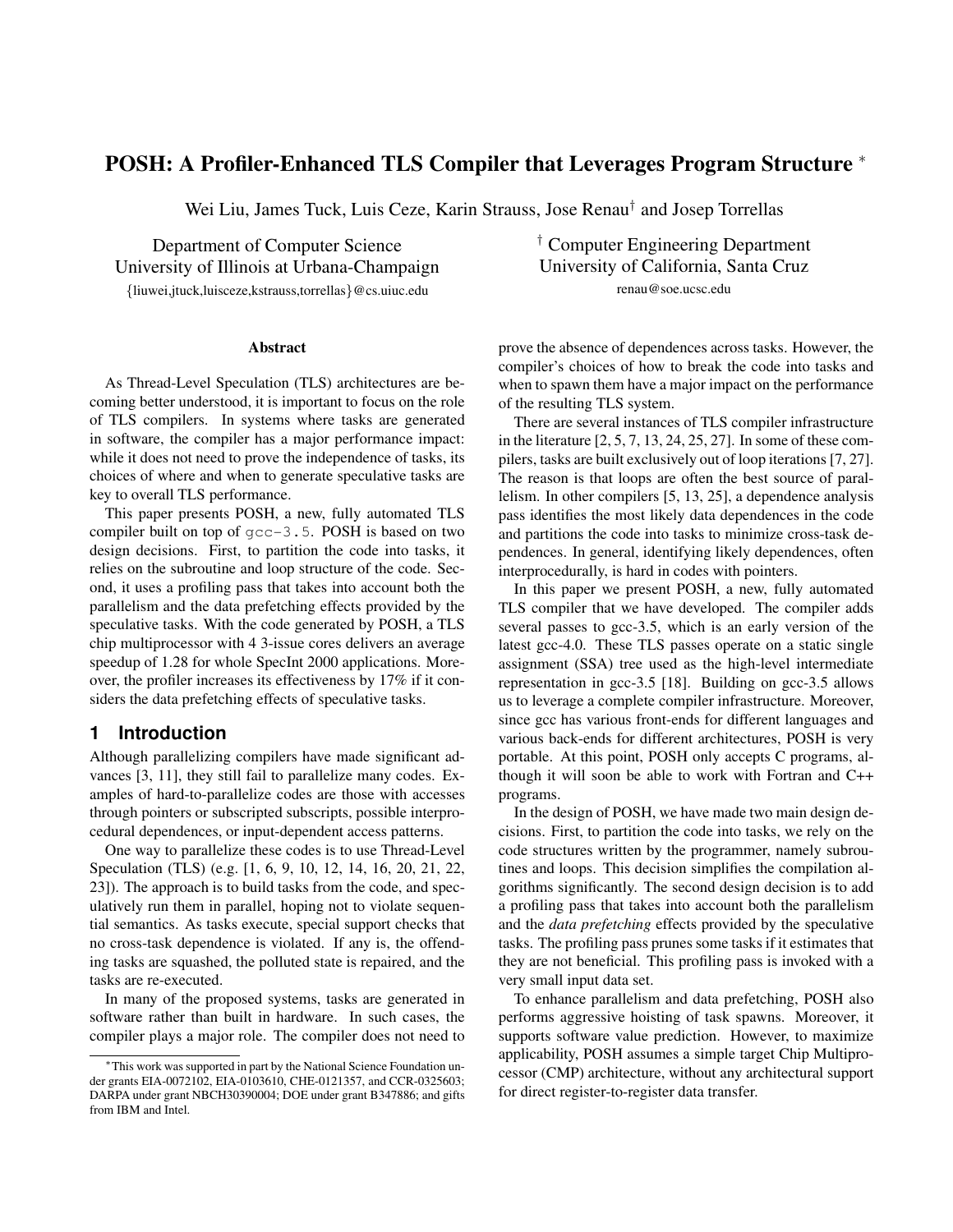The contributions of this paper are as follows:

- We show that a TLS compiler that, rather than forming tasks based on a data-dependence pass that tries to minimize cross-task dependences, uses instead the code structure (subroutines and loops) and a profiler, can deliver very good speedups. Specifically, a TLS CMP with 4 3-issue cores delivers an average speedup of 1.28 for whole (i.e., not only the loops) SpecInt 2000 applications.
- We show that, for higher effectiveness, the profiler has to take into account both the parallelism and the data prefetching effects provided by speculative tasks. In particular, the profiler increases its effectiveness by 17% if it considers the data prefetching effects.
- We show the performance impact of several important design decisions in the compiler. Specifically, we examine the impact of generating tasks out of only subroutine continuations, only loop iterations, or combinations of them; the impact of the profiling pass, and the effect of value prediction.

Ideally, we would have liked to compare the performance of POSH to other existing TLS compiler infrastructures in the literature. However, the sheer implementation effort required to reproduce the algorithms of another TLS compiler has prevented us from doing it in this paper.

and be beneficial for POSH.

This paper is organized as follows. Section 2 gives some background; Section 3 gives an overview of POSH; Section 4 describes the main design issues in POSH; Section 5 and Section 6 evaluate POSH; Section 7 discusses related work, and Section 8 concludes.

# **2 Background on Thread-Level Speculation (TLS)**

TLS consists of extracting tasks of work from sequential code and executing them in parallel, hoping not to violate sequential semantics (e.g. [1, 6, 9, 10, 12, 14, 16, 20, 21, 22, 23]). The control flow of the sequential code imposes a control dependence relation between the tasks. This relation establishes an order of the tasks, and we can use the terms predecessor and successor to express this order. The sequential code also yields a data dependence relation on the memory accesses issued by the different tasks that parallel execution cannot violate.

A task is *speculative* when it may perform or may have performed operations that violate data or control dependences with its predecessor tasks. When a non-speculative task finishes execution, it is ready to *commit*. The role of commit is to inform the rest of the system that the data generated by the task are now part of the safe, non-speculative program state. Among other operations, committing always involves passing the non-speculative status to a successor task. Tasks must commit in strict order from predecessor to successor. If a task reaches its end and is still speculative, it cannot commit until it acquires non-speculative status.

Memory accesses issued by a speculative task must be handled carefully. Stores generate speculative state that cannot be merged with the non-speculative state of the program. Such state is typically stored in a speculative buffer or cache local to the processor running the task. Only when the task becomes non-speculative can the state be allowed to merge with the non-speculative program state.

As tasks execute in parallel, the system must identify any violations of cross-task data dependences. Typically, this is done with special hardware support that tracks, for each individual task, the data written and the data read without first writing it. A data dependence violation is flagged when a task modifies a version of a datum that may have been loaded earlier by a successor task. At this point, the consumer task is *squashed* and all the state that it has produced is discarded. Its successor tasks are also squashed. Then, the task is reexecuted. Note that, thanks to the speculative buffers, anti and output dependences across tasks do not cause squashes.

# **3 Overview of POSH**

The POSH framework is composed of two parts closely tied together: a compiler and a profiler (Figure 1). The compiler performs task selection, inserts task spawn points, and generates the code. The profiler is an execution environment that provides feedback to the compiler to improve task selection.



Figure 1: Flowchart of the POSH framework.

### **3.1 TLS Hardware Assumptions**

POSH makes several assumptions on the target TLS hardware, including how live-ins are passed to tasks, how dependences are enforced between tasks, and how tasks are created and terminated. The live-ins of a task are those variables that the task uses without defining them. In particular, POSH assumes that there is no hardware support to transfer registers between tasks – all live-ins to a task must be passed through memory. This model corresponds to a standard CMP, where the different cores only communicate through memory. Consequently, it is the responsibility of POSH to guarantee that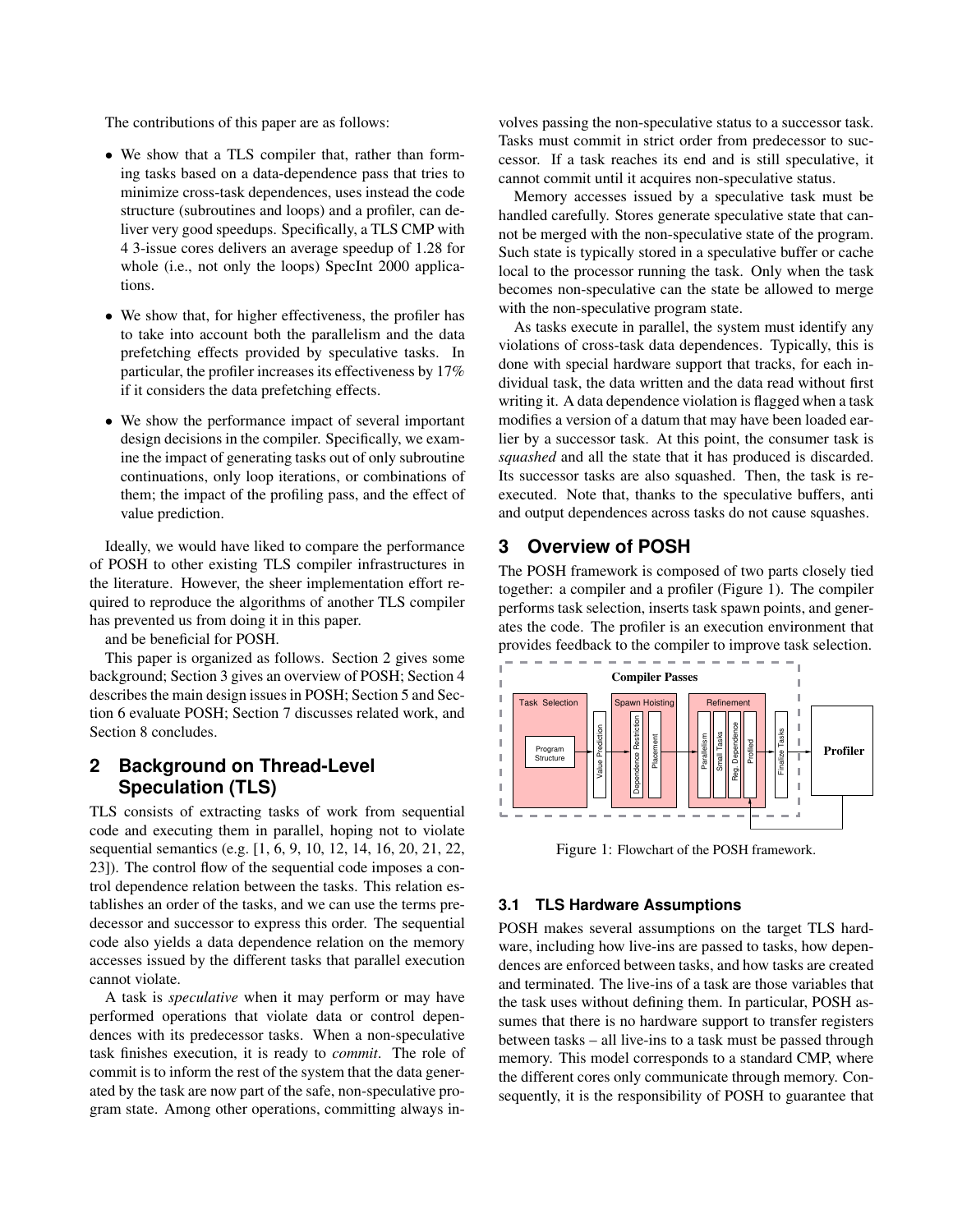any value in a register is written to memory if that value may needed by any successor task. On the other hand, POSH assumes that the hardware will detect dependence violations through memory and will squash and restart tasks accordingly, as in conventional TLS architectures.

The ISA provides a *spawn* and a *commit* instruction to initiate and to successfully complete a task, respectively. The spawn instruction takes as an argument the address of the first instruction in the new task. Execution of the spawn instruction initiates a new task in an idle processor. Execution of the commit instruction indicates to the hardware that the task has completed its work. The compiler inserts spawn and commit instructions.

#### **3.2 Compiler Phases**

There are three main compiler phases: *Task Selection*, *Spawn Hoisting*, and *Task Refinement* (Figure 1). In the task selection phase, the compiler identifies as tasks all subroutines and all loop iterations in the code. For each task, the compiler identifies the instruction where it begins (*begin point*). The compiler inserts spawn instructions in the begin points, creating what we call *spawn points*. Because the begin point of one task is the *end point* of another, the compiler also adds commit instructions before each begin point. The output of the task selection phase is a set of begin points.

Immediately after task selection, the compiler invokes the *Value Prediction* pass. This pass predicts the values of certain kinds of variables that cross task boundaries, hoping to reduce the number of dependence violations. In POSH, we predict function return values and loop induction variables.

In the spawn hoisting phase, POSH considers each of the spawn instructions inserted, and tries to hoist them as much as possible in the intermediate representation of the program. The goal of hoisting the spawn points is to enhance parallelism and prefetching as much as possible. Given the spawn point for a task, we hoist it as much as possible subject to two constraints. First, the spawn should be after the definition of all variables used in the task that, according to the intermediate representation, are likely to assign to the registers. The exception is when value prediction is used. Second, the spawn should be in a location that is execution equivalent<sup>1</sup> to the start of the task. These constraints are represented in the figure as the *Dependence Restriction* subpass.

In the refinement phase, POSH makes the final decisions about which tasks will make it into the final binary. This phase is composed of a number of passes, whose goal is to improve the quality of the final set of tasks chosen for execution. From the perspective of the compiler, the profiler is part of this task refinement process.

Refinement phase includes the *Parallelism*, *Small Tasks*, *Register Dependences* and *Profiled* passes. The first three passes eliminate tasks that have certain characteristics, namely they are not spawned farther than some threshold number of instructions from their begin point, they are smaller than certain threshold static task size, and they have too many live-ins, respectively. And the last pass *Profiled* accepts input from the profiler and uses it to eliminate a final set of tasks.

In the *Finalize-Task* pass, the compiler inserts all instructions and code needed to correctly spawn, execute, and commit tasks, as well as to perform value prediction. The final code generation varies depending on whether we plan to profile or not. If we do, then extra information (e.g. task id) is encoded into each task to allow the profiler to communicate back to the compiler.

We built these phases as a part of gcc-3.5, allowing us to leverage a complete compiler infrastructure. We use the SSA tree as the high-level intermediate representation [18].

#### **3.3 Profiler**

The profiler provides a list of tasks that are beneficial for performance. The compiler uses this information to eliminate other non-beneficial tasks. Note that the profiler also informs the compiler of which tasks are not beneficial because the value predictions that they rely on are usually incorrect. Then the compiler also eliminates these tasks.

To perform profiling, we run the applications with the *Train* input set. The execution of the tasks is *serial*, without assuming any TLS architectural support, and modeling only some rudimentary timing. While the tasks run, the profiler collects information about each task that can be used to make a decision regarding the amount of parallelism the task has to offer, the likelihood the task is squashed, and whether the task may offer benefits due to prefetching. A more detailed explanation of the profiler algorithms is given in Section 4.3. On average, a profiler run takes about 5 minutes on an Intel P4 3GHz machine.

## **4 Algorithms and Design Issues**

#### **4.1 Task Selection**

Task selection is easier for TLS compilers than for conventional parallelizing compilers. The reason is that dependences are allowed to remain across tasks, since the hardware ultimately guarantees correct execution. In practice, a variety of heuristics can be used to choose tasks. The resulting tasks should ideally have few cross-task dependences, enough work to overcome overheads, and few liveins. Choosing tasks that provide the optimal performance improvement is NP-hard [2].

POSH's heuristic to select good tasks is to rely on the structure that the programmer gave to the code. Specifically, POSH uses the following modules as potential tasks: sub-

<sup>&</sup>lt;sup>1</sup>We say that two basic blocks  $b_1$  and  $b_2$  are execution equivalent if two conditions are satisfied: (i)  $b_2$  is only executed after  $b_1$  is executed and before  $b_1$  gets executed again, and (ii) after  $b_2$  is executed,  $b_2$  is not executed again before  $b_1$  is executed, or vice versa. To be clear, this is a static property of the control flow graph alone.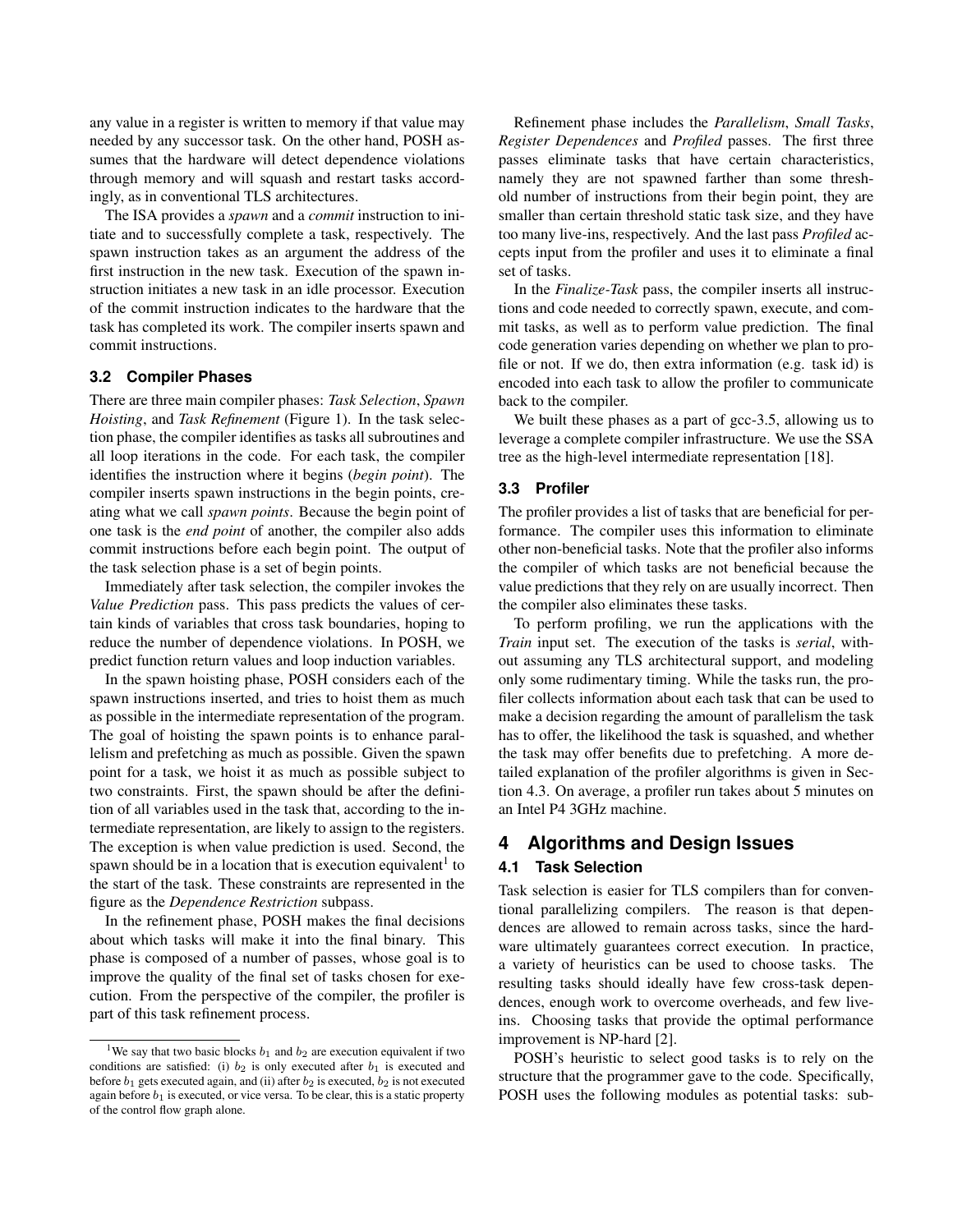

Figure 2: Generating tasks out of a subroutine, its continuation, and the iterations of a loop.

routines from any nesting level, their continuations, and loop iterations from one or more loops in a nest.

As an example, Figure 2 shows how POSH generates tasks out of a subroutine and its continuation (Chart (a)), as well as out of a loop iteration (Chart (c)). Chart (a) shows a code segment with a call to subroutine *S1*. POSH identifies two tasks: the call to *S1* and its continuation code (the code that follows the call). Consequently, it inserts the begin points *BP2* and *BP1*, respectively.

Chart (c) shows a loop as it is typically represented in the intermediate representation of gcc-3.5. The representation typically places the update of the induction variable (*i* in the chart) right before the backward jump. POSH identifies loops in the program by computing the set of strongly connected components (SCC) in the control flow graph. Then, it tries to identify the update to the induction variable, and it places the task begin point for iteration *n* (*BP* in the figure), right before the update of the induction variable in iteration *n-1*. With this approach, induction variables neither need to be predicted nor cause dependence violations. In the cases where gcc-3.5 does not follow this pattern, POSH does predict the values of induction variables.

#### **4.1.1 Spawn Hoisting**

With spawn hoisting, we place the spawn of the task as early as possible before the begin point of the task, given the constraints indicated before. Figure 2(b) shows the code from Chart (a) after performing spawn hoisting. Note that the continuation task in Chart (a) (the one starting at *BP1*) had the live-in variable *y*. Consequently, we need to ensure that *y* is written to memory before the continuation task is invoked, and it is read from memory inside the continuation task. POSH ensures this by declaring a volatile variable *v y* (Chart (b)). Updates to such variable will always be propagated to memory. Then, before the continuation task is spawned, POSH copies the live-in *y* to *v y*. Inside the continuation task, *v y* is read from memory and copied to *y*. Finally, as Chart (b) shows, the spawn for the continuation task (*Task 1*) is hoisted all the way up to after the update to  $v_y$  (spawn

point *SP1*).

On the other hand, the spawn for the subroutine task (*Task 2*) can be hoisted all the way to the beginning of the code section, since the task has no live-ins. It will only be hoisted further up if we find a point in the code that is execution equivalent to the call to the subroutine.

Figure 2(b) also includes the commit statements for the tasks. Recall that a commit statement is placed just before each task's begin point.

Finally, Figure 2(d) shows the code from Chart (c) after performing spawn hoisting. As in Chart (b), POSH introduces a volatile variable to ensure that variable *i* is written to memory every iteration and read from memory by the successor iteration. Note that the spawn for *Task 1* can be hoisted only up to the beginning of the loop body because of the execution equivalence constraint. POSH also inserts the commit statement.

### **4.2 Prefetching Effects**

While POSH targets task parallelism, it is also specifically designed to reap the benefits of prefetching in TLS. Figure 3 shows the two potential benefits of TLS: parallelism and prefetching. Given *Task 1* and *Task 2* (Chart (a)), TLS exploits parallelism by allowing the overlapped execution of the two tasks (Chart (b)). However, when violations cause tasks to be squashed and restarted, TLS can speed up the program through automatic data prefetching.



Figure 3: The two potential benefits of TLS: parallelism and prefetching.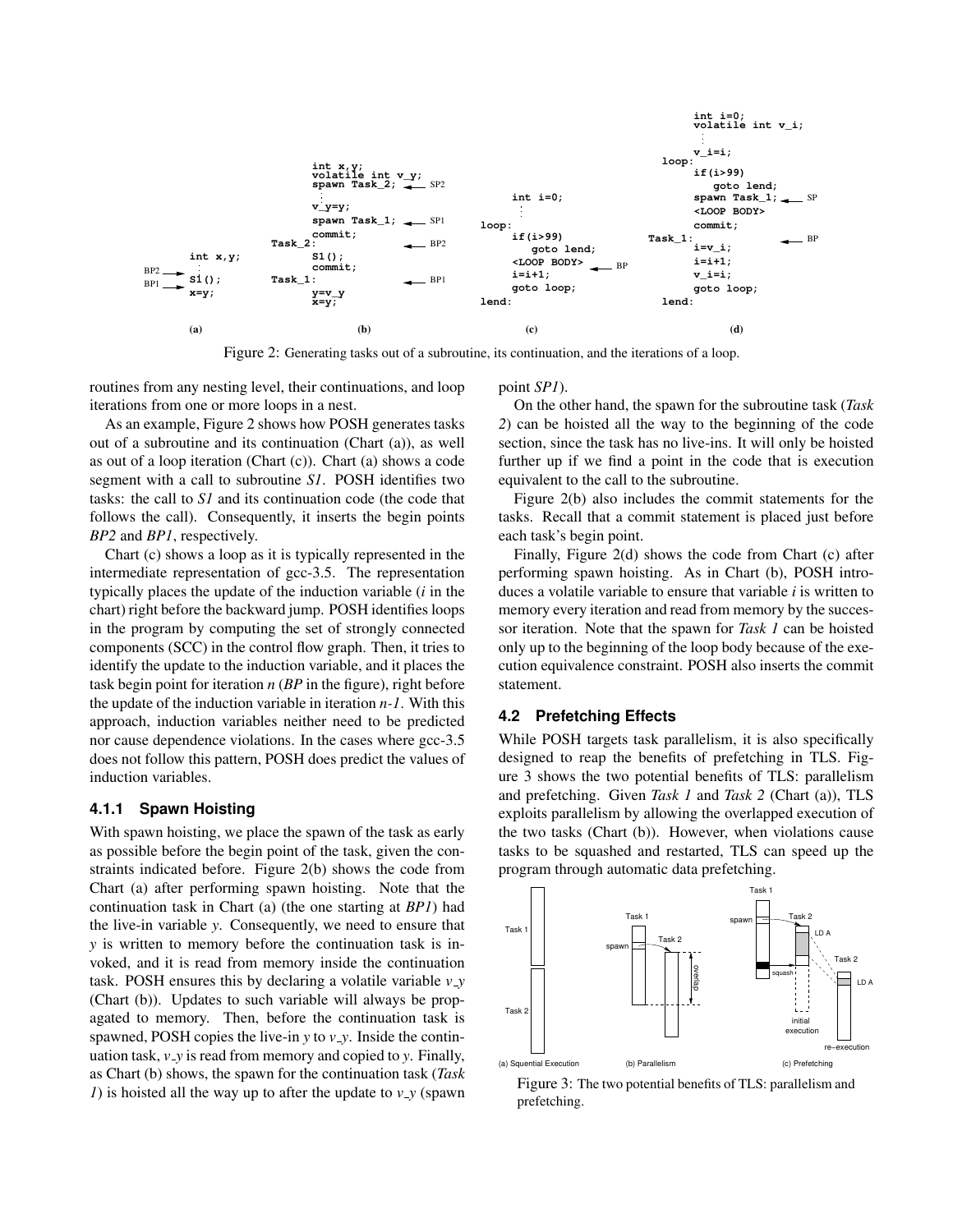This effect is illustrated in Figure 3(c). In its first execution, *Task 2* suffers a miss on variable *A*. After *Task 2* is squashed and restarted, its new access to *A* finds the data already in the cache. Consequently, while there is little parallelism between *Task 1* and *Task 2* in Figure 3(c), TLS speeds up the program because *Task 2* benefits from automatic data prefetching.

Figure 4 shows a code snippet from the SpecInt 2000 gap application that illustrates prefetching. The while loop has clear loop-carried dependences in *hdP*, *hdL*, and *i*. Consequently, existing TLS compilers are unlikely to parallelize this loop. However, parallelizing this loop yields significant performance gains due to prefetching. Specifically, *ProdInt()* calculates the product of two integer numbers. The numbers are stored in memory in a tree data structure. As a result, *ProdInt()* has poor locality and suffers many L2 misses. Fortunately, the squashed tasks bring in lines into the cache that are very likely to be needed in the re-execution.

```
i = HD_TO_INT(hdR); if ( i % 2 == 1 ) hdP = ProdInt( hdP, hdL );
  if ( i > 1 ) hdL = Product ( hdL, hdL );
   i = i / 2;
}
while ( i != 0 ) {
```
Figure 4: Code snippet from the SpecInt 2000 gap application that illustrates prefetching.

POSH tries to leverage prefetching through its profiler. We describe the profiler algorithms next.

#### **4.3 Profiler**

The profiler runs the applications with the *Train* input set. The execution of the tasks is *serial*, does not assume any TLS architectural support, and models only some rudimentary timing. We feel that constraining the profiling runs in this way makes the framework widely usable in a variety of circumstances. The profiler also models a simple L2 cache (without cycle-accurate timing model) to estimate the number of misses. The latter are used for our analysis of prefetching. Simulating a cache without modeling time introduces only very small profiling overhead. Overall, an average profiler run takes about 5 minutes.

To make the profiler as general as possible, its analysis is not tied to any number of processors. Instead, is assumes that an unlimited number of processor cores will be available. As a result, the code that our compiler eventually generates is not optimized for any specific number of processors.

#### **4.3.1 Profiler Execution**

In its sequential execution of the program, the profiler estimates L2 cache misses. Moreover, it assumes that every instruction executed takes  $C_I$  cycles, except for loads and stores that miss in the L2 cache, which take  $C_{L2Miss}$  cycles. It also assumes some constant overhead for squashing a task and its successors and restarting the task  $(Ovhd_{squash})$ , and for spawning a task ( $Ovhd_{spawn}$ ). With all this information, the profiler can build a rudimentary model of the TLS execution that allows it to estimate cross-task dependences and squashes.

Let us consider an example (Figure 5-(a)). Although the profiler executes the code sequentially, it assigns a time to each instruction as if the tasks were executed in parallel. Specifically, when the profiler executes the first instruction of *Task 2*, it rewinds the time back to when the task would be spawned  $(T_1)$  plus the spawn overhead  $(Ovhd_{spawn})$ .



Figure 5: Example of profiler execution.

For each spawn instruction, the profiler records the time and the target task. For each store, it records the time and the address stored to. When the profiler encounters a load to an address, it checks the table of recorded stores to find the latest store that wrote to that address. If the time of the load is less than the time of the store, the profiler has detected a dependence violation. At this point, the profiler conceptually squashes the consumer task and updates the times of its instructions.

An example is shown in Figure 5-(b). In the figure, the profiler executed the  $STX$  in Task 1 and assigned time  $T_{st}$  to it. Later, the profiler encounters the LDX in *Task 2* at a time that we call  $CurrTime$ . Since  $CurrTime < T_{st}$ , it means that the LDX happens before the STX and *Task 2* needs to be squashed. As a result, the profiler updates the times of all instructions in *Task 2*. In particular, the new LDX time is  $NewCurrTime$ . NewCurrTime is obtained by the following formula:

$$
NewCurrent Time = T_{st} + Ovhd_{spaush}
$$
  
+ 
$$
CurrTime - T_{spawn} - Ovhd_{spawn}
$$
  
- 
$$
N_{L2Miss} \times (C_{L2Miss} - C_I)
$$

In this formula,  $T_{spam}$  is the time associated with the initial spawn of *Task 2*, and  $N_{L2Miss}$  is the number of L2 misses suffered by the first execution of *Task 2* until it reached LDX. With this method, the profiler models the squash and re-execution with a single sequential run.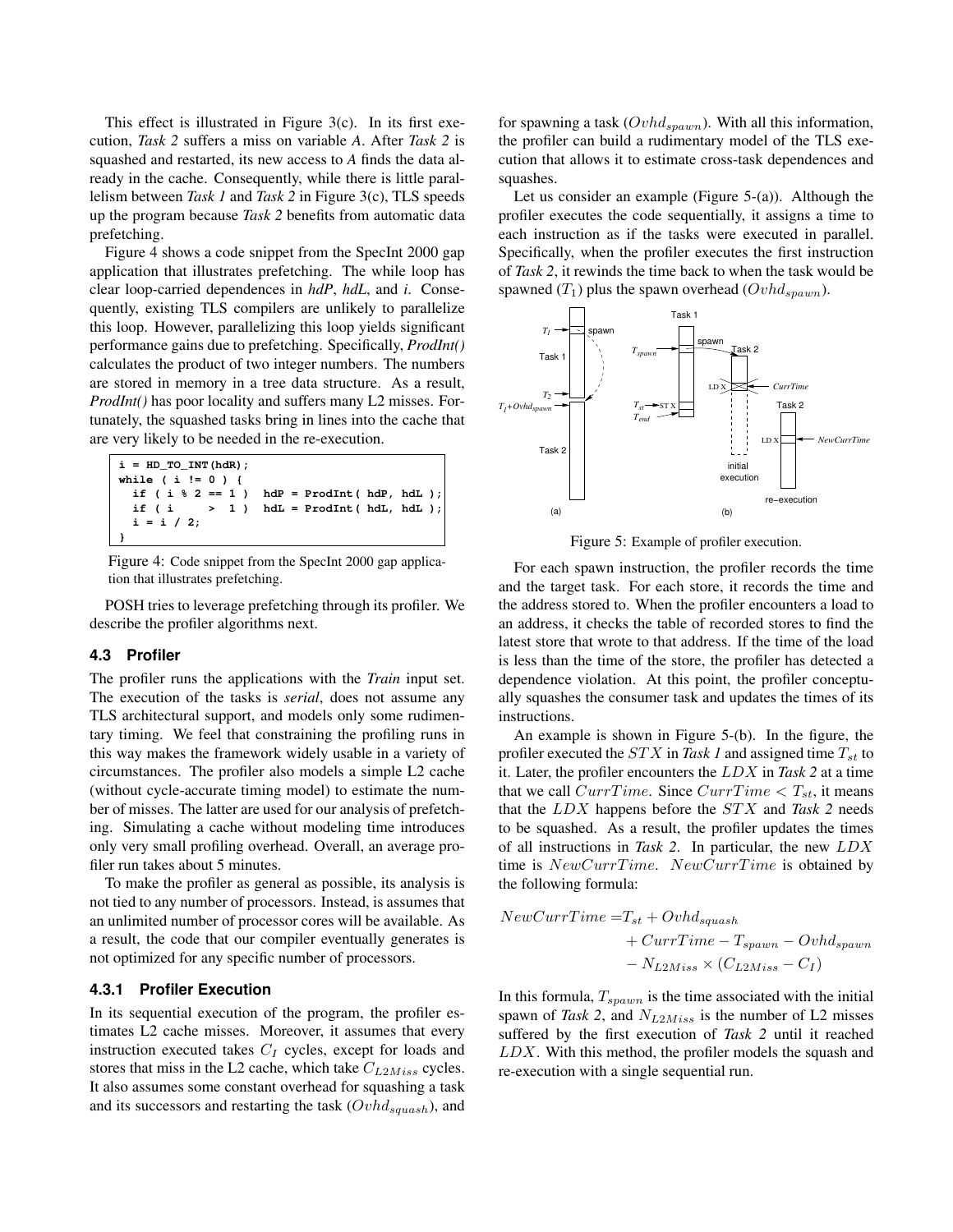#### **4.3.2 Benefit of a Squashed Task**

Based on the previous discussion, we can roughly estimate the expected performance benefit of a squashed task. The benefit is a combination of (i) any task overlap remaining after re-execution, and (ii) prefetching effects, as follows:

$$
Benefit = Overlap + Prefetch
$$
  
= $(T_{end} - T_{st} - Ovhd_{spuash})$   
+ $(C_{L2Miss} - C_I) \times N_{L2Miss}$ 

In the formula,  $T_{end}$  and  $T_{st}$  are the times when *Task 1* finishes and *ST X* executes, respectively (Figure 5-(b)).

### **4.3.3 Task Elimination**

The output of the profiler is the list of tasks that are beneficial for performance. To generate this list, the profiler runs as described, and it identifies the tasks that need to be eliminated. There are three elimination criteria: task size, hoisting distance, and squash frequency. We describe these criteria in this section.

Due to the overhead of task spawning, small tasks are unlikely to provide much benefit. Consequently, we eliminate a task if its size is smaller than threshold  $Th_{sz}$  and it spawns no other task. We treat small tasks that spawn other tasks with care. The reason is that if such small tasks can be hoisted significantly (see next criteria), their callees would benefit substantially.

The number of instructions between the spawn point of a task and the begin point of that task is called the hoisting distance. Short hoisting distances do not expose much overlap between tasks, while long hoisting distances are likely to introduce too many data dependences. Consequently, we eliminate the tasks that have a hoisting distance smaller than  $Th_{min hd}$  or larger than  $Th_{max hd}$ . Recall that one of our compiler passes eliminates tasks that have small hoisting distances. The reason why we still have the small hoisting distance threshold  $(Th_{min\;hd})$  is that the compiler could only determine the hoisting distance statically.

Finally, task squashes are very expensive. Consequently, we eliminate tasks with an average number of squashes per task commit that is higher than a squash threshold  $Th_{sq}$ . However, based on the discussion in Section 4.3.2, some squashes may result in a net positive performance effect due to prefetching. Consequently, we apply a *Prefetching Correction* to this rule. Specifically, if a task to be eliminated has a performance benefit (*Benefit* as defined in Section 4.3.2) higher than a squash benefit threshold  $Th_{sb}$ , the task is not eliminated.

#### **4.4 Software Value Predictor**

A general approach for deciding when value prediction should be used is difficult for a compiler, but there are some specific locations where value prediction has been shown profitable in previous studies (e.g., [15, 19, 26]). In POSH, we use value prediction in three cases: function return variables, loop induction variables, and cross-iteration dependences on variables that have a behavior similar to induction variables.

For these cases, POSH uses a software value prediction scheme similar to the one in [7]. Such scheme leverages the TLS dependence tracking hardware to squash a task that used a wrong prediction.

## **5 Methodology**

#### **5.1 Simulated Architecture**

A cycle accurate execution-driven simulator is used to evaluate POSH. The simulator models out-of-order superscalar processors and memory subsystems in detail. The TLS architecture configuration modeled is shown in Table 1. It is a four-processor CMP with TLS support. Each processor is a 3-issue core and has a private L1 cache that buffers the speculative data. The L1 caches are connected through a crossbar to an on-chip shared L2 cache. The CMP uses a TLS coherence protocol with lazy task commit and speculative L1 caches similar to [14]. There is no special hardware for communicating register values between cores. Since the L1 caches need to manage speculative data, we set their access time to a higher value: 3 cycles.

| Frequency         | 4 GHz             | <b>ROB</b>            | 126         |
|-------------------|-------------------|-----------------------|-------------|
| Fetch width       |                   | I-window              | 68          |
| Issue width       |                   | LD/ST queue           | 48/42       |
| Retire width      |                   | Mem/Int/Fp unit       | 1/2/1       |
| Branch predictor: |                   | Spawn Overhead        | 12 cycles   |
| Mispred. Penalty  | 14 cycles         | Squash Overhead       | 20 cycles   |
| <b>RTR</b>        | 2K, 2-way         |                       |             |
| L1 Cache:         |                   | L <sub>2</sub> Cache: |             |
| Size, assoc, line | 16KB, 4, 64B      | Size, assoc, line     | 1MB, 8, 64B |
| Latency w/TLS     | 3 cycles          | Latency               | 12 cycles   |
| Latency w/o TLS   | 2 cycles          | Memory:               |             |
| Lat. to remote L1 | at least 8 cycles | Latency               | 500 cycles  |
|                   |                   | Bandwidth             | 10GB/s      |

Table 1: Architecture configuration. All cycle counts are in processor cycles. In our comparison, we use *different* L1 cache access times for TLS and non-TLS.

In our evaluation, we report the speedups of this TLS CMP architecture over the execution of the original (*non-TLS*) application binaries on a single-processor *non-TLS* architecture. Such *non-TLS* architecture has one aggressive 3-issue core, one L1 cache, and one L2 cache like the ones in Table 1. One difference is that the L1 cache has the shorter access time of 2 cycles because it does not have to manage speculative data.

#### **5.2 Profiler Parameters**

Table 2 shows the parameters used to configure the profiler. We assume 1 cycle per instruction and a 200-cycle execution for an instruction that misses in L2. The latter is lower than the time to get to memory because the architecture we model is a 3-issue out-of-order processor that can hide some of the latency by executing independent instructions.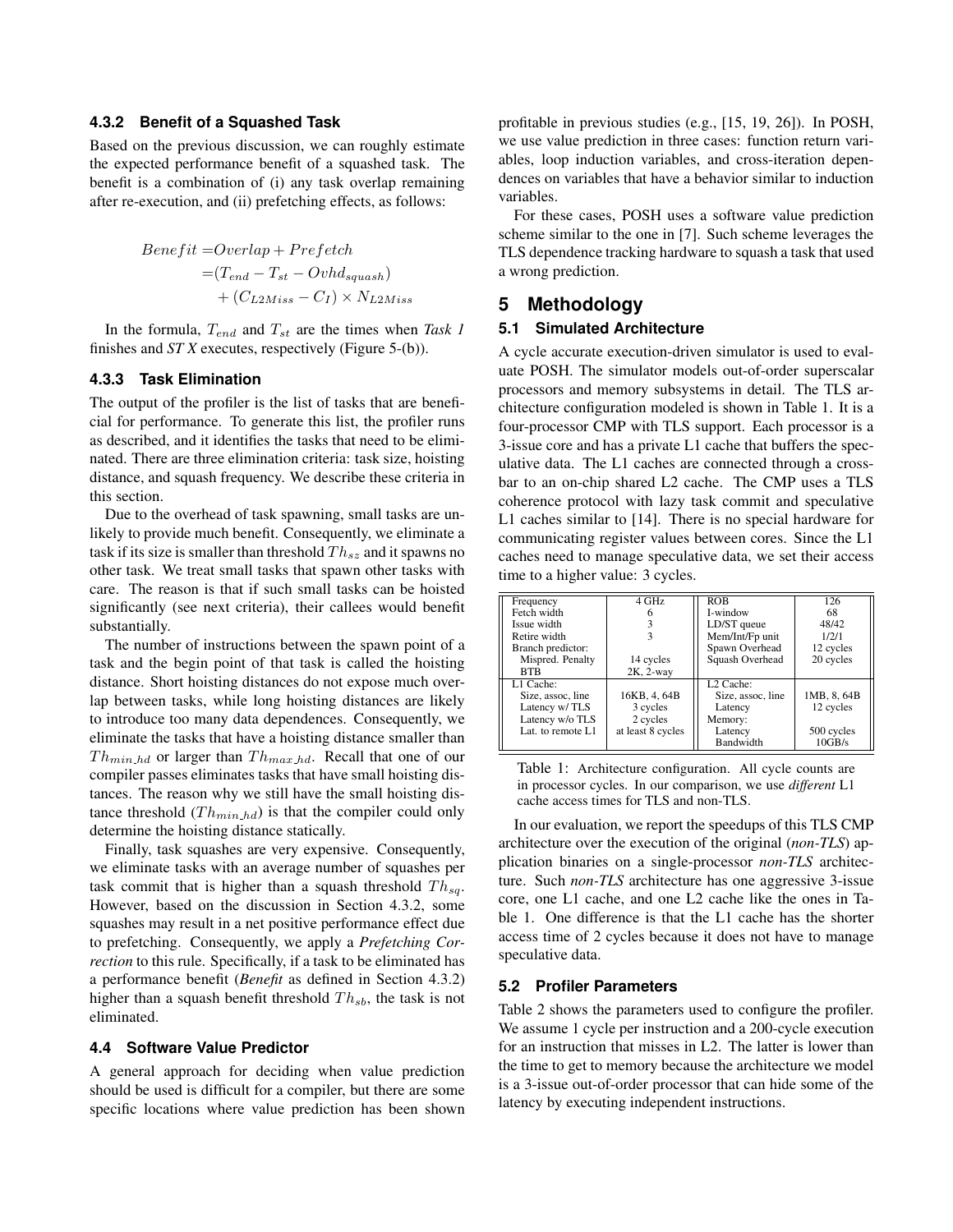| $C_{L2Miss}$    | 1 cvcle<br>200 cycles | $ln_{sz}$<br>$Th_{min h d}$<br>$I' h_{max h d}$ | 30 instructions<br>120 instructions<br>5M instructions |
|-----------------|-----------------------|-------------------------------------------------|--------------------------------------------------------|
| $Ovhd_{spawn}$  | 12 cycles             | $Th_{sa}$                                       | 0.75                                                   |
| $Ovhd_{squash}$ | 20 cycles             | ${}^{T}h_{sb}$                                  |                                                        |

Table 2: Profiler parameters.

In the rightmost columns of Table 2, we show the threshold values used to guide our profiling algorithms.  $Th_{sz}$  is set to 30 to prevent selecting tasks too small to overcome the overhead of spawning a thread. The minimum and maximum spawn distance thresholds,  $Th_{min\_hd}$  and  $Th_{max\_hd}$  respectively, are set to conservative values. The squash threshold  $Th_{sq}$  is set to 0.75, which means that a task squashed more than 3 times out of 4 commits will typically be eliminated. Finally, to reap benefits from squashing, we set  $Th_{sb} = 0$ , which means that a task will not be eliminated if there is any benefit from squashing at all.

### **5.3 Applications Evaluated**

The simulated architectures are evaluated with the SpecInt 2000 applications running the *Ref* data set. The profiler uses the *Train* data set. All of the SpecInt 2000 codes are included except three that fail our compilation pass (*gcc*, *perlbmk*, and *eon* — the latter because C++ is not currently supported).

The non-TLS binary we compare against is generated by the same compiler, *gcc-3.5*, with -O2 optimization enabled. Note that there are no TLS or other additional instructions added to the baseline binary. For the TLS binaries, POSH rearranges the code into tasks and adds extra instructions for spawn, commit, passing live-ins through memory, and value prediction.

In both the TLS and non-TLS compilations, we first run the SGI's source-to-source optimizer (copt from MIPSPro) on the SpecInt code. This pass performs PRE, loop unrolling, inlining, and other optimizations.

To accurately compare the performance of the different binaries, simply timing a fixed number of instructions cannot be used. Instead, "simulation markers" are inserted in the code, and simulations are run for a given number of markers. After skipping the initialization (typically 1-6 billion instructions), a certain number of markers are executed, so that the baseline binary graduates from 500 million to 1 billion instructions.

## **6 Evaluation**

To evaluate POSH, we examine several issues: different task selection algorithms, task characteristics, effectiveness of the profiler, and effectiveness of value prediction. In the evaluation, we select subroutine continuations and loop iterations as tasks.

#### **6.1 Different Task Selection Algorithms**

To evaluate the performance provided by selecting as tasks only particular code structures, we conducted three experiments in which (1) we only selected the subroutine continuations (*Subr*), (2) we only selected the loop iterations (*Loop*), and (3) we selected a combination of both (*Subr+Loop*). Figure 6 shows the speedup obtained by these three selection algorithms over the *non-TLS* architecture. In all three experiments, we used the profiling pass and enabled value prediction.



Figure 6: Comparison of different task selection algorithms: subroutine continuations only (*Subr*), loop iterations only (*Loop*), and the combination of both (*Subr+Loop*).

As shown in Figure 6, *Subr+Loop* delivers speedups that reach 2.02 in *mcf*, and have a geometric mean of 1.28. The latter is 15.3% more than in *Subr* and 10.3% more than in *Loop*. For six of the applications (bzip2, crafty, gzip, parser, twolf, and vortex), the *Subr* selection algorithm performs better than the *Loop* one. For the other three benchmarks, gap, mcf and vpr, the *Loop* selection algorithm performs better. Due to the irregular code structure, selecting only either subroutine continuations or loop iterations is not enough to get the best speedup. Instead, using both types of tasks is a simple and effective way to select tasks.

These significant speedups make POSH an attractive TLS compiler infrastructure, given that POSH is a fullyautomated compiler that speculatively parallelizes irregular SpecInt programs.

#### **6.2 Task Characteristics**

Table 3 shows the characteristics of the tasks selected by POSH after all the passes, including the profiler. The second column shows the static number of subroutine continuation tasks, while the third column shows the static number of loops whose iterations will be given out as tasks. The average figures for these parameters are 27.0 and 7.4, respectively. Their relative value is not surprising, given that SpecInt applications usually have many subroutine calls, and loops do not dominate the program execution time. *vpr* is an interesting case, with only two static loops, yet yielding a speedup of 1.40 (as shown in Figure 6). Finally, the last column shows that the average dynamic task size ranges from 54 instructions in *mcf* to 1851 in *vortex*.

### **6.3 Effectiveness of the Profiler**

The profiler plays an important role in POSH. According to our design philosophy, the compiler aggressively selects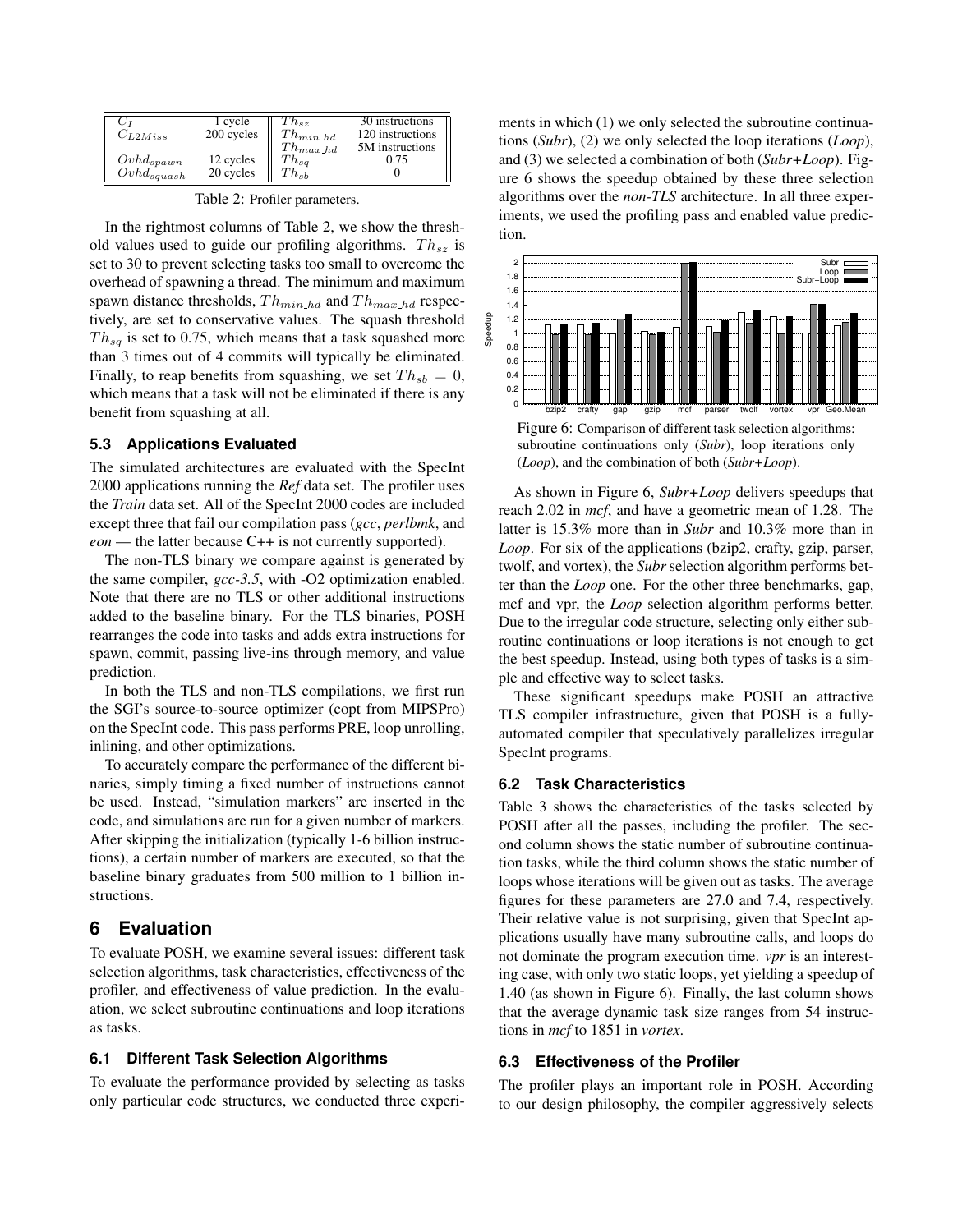| Appli<br>cation | #Static Subroutine<br><b>Continuation Tasks</b> | #Static Loops<br>with Tasks | #Dynamic Insts<br>per Task (Avg.) |
|-----------------|-------------------------------------------------|-----------------------------|-----------------------------------|
| bzip2           |                                                 |                             | 998                               |
| crafty          | 38                                              |                             | 887                               |
| gap             |                                                 |                             | 288                               |
| gzip            |                                                 |                             | 661                               |
| mcf             |                                                 |                             | 54                                |
| parser          | 147                                             | 33                          | 294                               |
| twolf           | 13                                              |                             | 320                               |
| vortex          | 21                                              |                             | 1851                              |
| vpr             |                                                 |                             | 454                               |
| Average         |                                                 |                             |                                   |

Table 3: Task characteristics.

tasks based on code structure, and lets the profiler eliminate tasks that are detrimental to performance.

Figure 7 shows the effectiveness of the profiler. We conduct three experiments: (1) no profiler is used (*NoProfiler*), (2) we use the profiler without the Prefetching Correction described in Section 4.3.3 (*Profiler w/o Prefetch*), and (3) we use the complete profiler (*Profiler w/ Prefetch*). The only difference in the latter two experiments is the inclusion of prefetching awareness. In both cases, the profiler applies the other elimination rules, namely elimination of small tasks, tasks with too-short or too-long hoist distance, and tasks with frequent squashes. In all three experiments, we select both subroutine continuations and loop iterations, and have the value prediction turned on. The figure shows speedups over the *non-TLS* architecture.



Figure 7: Speedup of POSH over the *non-TLS* architecture in three cases: no profiler, profiler without the prefetch correction, and full profiler.

As shown in Figure 7, without profiler support we obtain a negligible average speedup of 1.02. After applying the profiling pass and without considering prefetching effects, the average speedup increases to 1.24. Finally, when we include prefetching-awareness, we reach the final average speedup of 1.28. From these results, we see that adding prefetchawareness to the profiler is important for boosting the performance: on average, the profiler increases its effectiveness by 17%.

An especially remarkable case is that of *gap*. If it uses only *Profiler w/o Prefetch*, it ends up 2% slower than the sequential run. The profiler eliminates tasks with obvious data dependences, thus losing the opportunity to leverage prefetching. By considering the prefetching factor in the profiler, *gap* boosts its speedup to 1.27.

#### **6.3.1 Characterization of Task Profiling**

Table 4 characterizes our task profiling. The second column shows the total static number of subroutine continuations that are tasks plus the loops that contain tasks<sup>2</sup> before profiling. The last column shows the same data after profiling. We can see that a large number of tasks are eliminated by the profiler. On average, 139.7 tasks are selected by the compiler and only 35.4 tasks survive the elimination process, or around 75% of tasks are eliminated on average.

Columns 3-6 of Table 4 show the number of static tasks eliminated due to each of the reasons discussed in Section 4.3.3. Specifically, on average 14.8 tasks are eliminated because of their small size (Column 3), 31.9 tasks because of a small hoisting distance (Column 4), 1.8 tasks because of a large hoisting distance (Column 5), and 55.8 tasks because of frequent squashes (Column 6). The latter effect dominates.

Column 7 of Table 4 shows the number of static tasks remaining after profiling that were retained only due to the *Prefetching Correction* of Section 4.3.3. We can see that, on average, 2.1 tasks were retained because of their prefetching capabilities. While 2.1 tasks is a small fraction of the total 35.4 tasks that are remaining, they have a performance impact, as discussed in Section 6.3.

*gap* benefits the most from prefetching, with 7 prefetch tasks out of a total of 12 selected tasks. The 7 prefetch tasks help to improve the speedup from 0.98 to 1.27 (Section 6.3). Some applications, such as *bzip2, vortex* and *vpr* have no prefetch task selected. In these three applications, this type of prefetching offers no benefits.

#### **6.4 Effectiveness of Value Prediction**

Figure 8 shows the effectiveness of our value prediction technique. We compare the application speedups with and without the value prediction. In both runs, we use the profiler.



tion over without value prediction.

On average, 5% more speedup is delivered by POSH when value prediction is enabled. In particular, *vpr* gains 43% more speedup. According to Table 3, there are only two loopbased static tasks selected for *vpr*. The induction variables of these two loops are highly predictable and the loops show very good parallelism. Prediction is needed in these two

<sup>2</sup>Note that we are counting each static loop once, irrespective of the number of iterations that it has.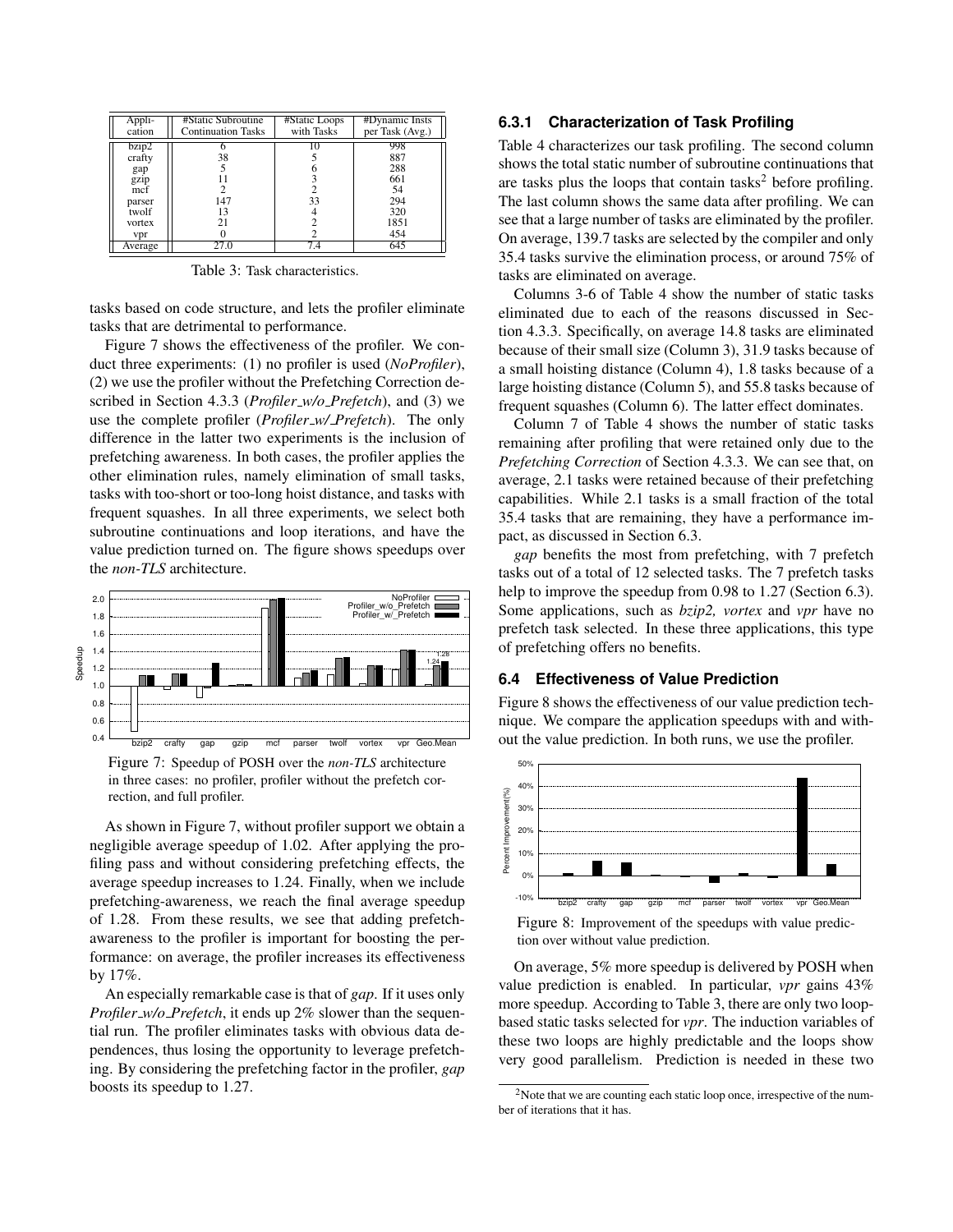| App.    | #Tasks Before | #Tasks Eliminated |                       | #Tasks Eliminated Due to | #Tasks Eliminated | #Tasks Saved    | #Tasks After |
|---------|---------------|-------------------|-----------------------|--------------------------|-------------------|-----------------|--------------|
|         | Profiling     | Due to Task Size  | <b>Small Hoisting</b> | Large Hoisting           | Due to Squashes   | Due to Prefetch | Profiling    |
| bz1D2   |               |                   | 44                    |                          |                   |                 |              |
| crafv   | 376           |                   | 99                    |                          | 160               |                 | 44           |
| gap     | 36            |                   |                       |                          |                   |                 |              |
| gzip    |               |                   |                       |                          | 30                |                 |              |
| mct     |               |                   |                       |                          |                   |                 |              |
| parser  | 464           |                   | 68                    |                          | 158               |                 | 181          |
| twolf   |               |                   | 30                    |                          |                   |                 |              |
| vortex  | 98            |                   | 20                    |                          |                   |                 | 24           |
| vpr     |               |                   |                       |                          |                   |                 |              |
| Average | 39.7          | 14.8              | 31.9                  | 1.8                      | 55.8              |                 | 35.4         |

Table 4: Characterization of task profiling. Note that the static tasks after the profiling pass (last column) are always one more than the sum of the static subroutine continuation tasks and the loops with tasks in Table 3. The reason is that there is always one initial task in the program execution.

cases because the induction variable updates occur within an if-then-else statement (a solution like that in Figure 2(c) is not feasible).

Some benchmarks are hurt by value prediction. *parser* loses around 3% speedup with value prediction. The overhead of inserting extra instructions to support value prediction is not compensated by the low gains in this application. Since *parser* has frequent squashes, we are left to conclude that the dependences between tasks in parser have lower predictability than anticipated by our profiler.

## **7 Related Work**

Several compiler infrastructures for TLS have been proposed but differ significantly in their scope. The Multiscalar compiler [25] selects tasks by walking the Control Flow Graph (CFG) and accumulating basic blocks into tasks using a variety of heuristics. The task selection methodology for the Multiscalar compiler was recently revisited by Johnson *et al.* [13]. Instead of using a heuristic to collect basic blocks into tasks, the CFG is now annotated with weights and broken into tasks using a min-cut algorithm. These compilers assume special hardware for dispatching threads and, therefore, do not specify when a thread should be launched.

A number of compilers focus only on loops [7, 8, 24, 27]. In SPSM [8], loop iterations are selected by the compiler as speculative threads. An interesting part of the work is the use of the *fork* instruction, very similar to our spawn instruction, that allows the compiler to specify when tasks begin executing. In addition, SPSM recognized the potential benefits from prefetching but proposed no techniques to exploit it. Du et al [7] recently presented a cost-driven compilation framework to statically determine which loops in a program deserve speculative parallelization. They compute a cost graph from the control flow and data dependence graphs and estimate the probability that misspeculation will occur along different paths in the graph. The cost graph, in addition to a set of criteria, determine which loops in a program deserve speculation.

Bhowmik and Franklin [2] built a framework for speculative multithreading on the SUIF-MachSUIF platform. Within this framework they considered dependence-based task selection algorithms and, like our work, considered a spawn instruction and looked at thread spawning strategies. Like

Multiscalar, they focus on compiling the whole program for speculation but allowed the compiler to specify a spawn location as in SPSM.

In each of the above efforts, the compiler statically splits the program into tasks leveraging varying degrees of dependence analysis. In addition, all of these approaches use profiling to guide their task selection by collecting probabilities for common execution paths. In POSH, we use the program structure to identify tasks. In addition, we use profiling information to eliminate some tasks after the compiler has identified the tasks. Moreover, the profiler is prefetching-aware.

Some work has used dynamic selection of tasks for TLS [4, 17]. Jrpm [4] decomposes a Java program into threads dynamically using a hardware profiler called TEST. While the program runs in TEST, they identify important loops that will provide the most benefit due to speculative parallelization and recompile them with dynamic compilation support. POSH is different from Jrpm in three aspects. First, POSH does not rely on a hardware profiler. Second, POSH considers both loops and subroutine continuations. Third, POSH takes into account prefetching effects in the profiling pass. Marcuello and Gonzalez [17] use profiling to identify tasks but are primarily interested in thread-spawning policies. POSH uses the profiling pass to refine a set of tasks already selected by the compiler.

Many other works have looked at optimizations for speculative threads. Chen *et al.* [5] calculated a probability for each points-to relationship that might exist for a pointer at a given point in the program. This probability can be used to determine whether a squash is likely to occur due to a memory carried dependence. Zhai *et al.* [27] were concerned with task selection but primarily for replacing dependences with synchronization and alleviating the associated synchronization overheads. Oplinger *et al.* [19] looked for the best places within an application to speculate. One important contribution was the use of value prediction to speculate past function calls. We have incorporated some of the techniques from [27] to move data dependences as far apart in time as possible, and we have exploited the benefits of return value prediction as reported in [19].